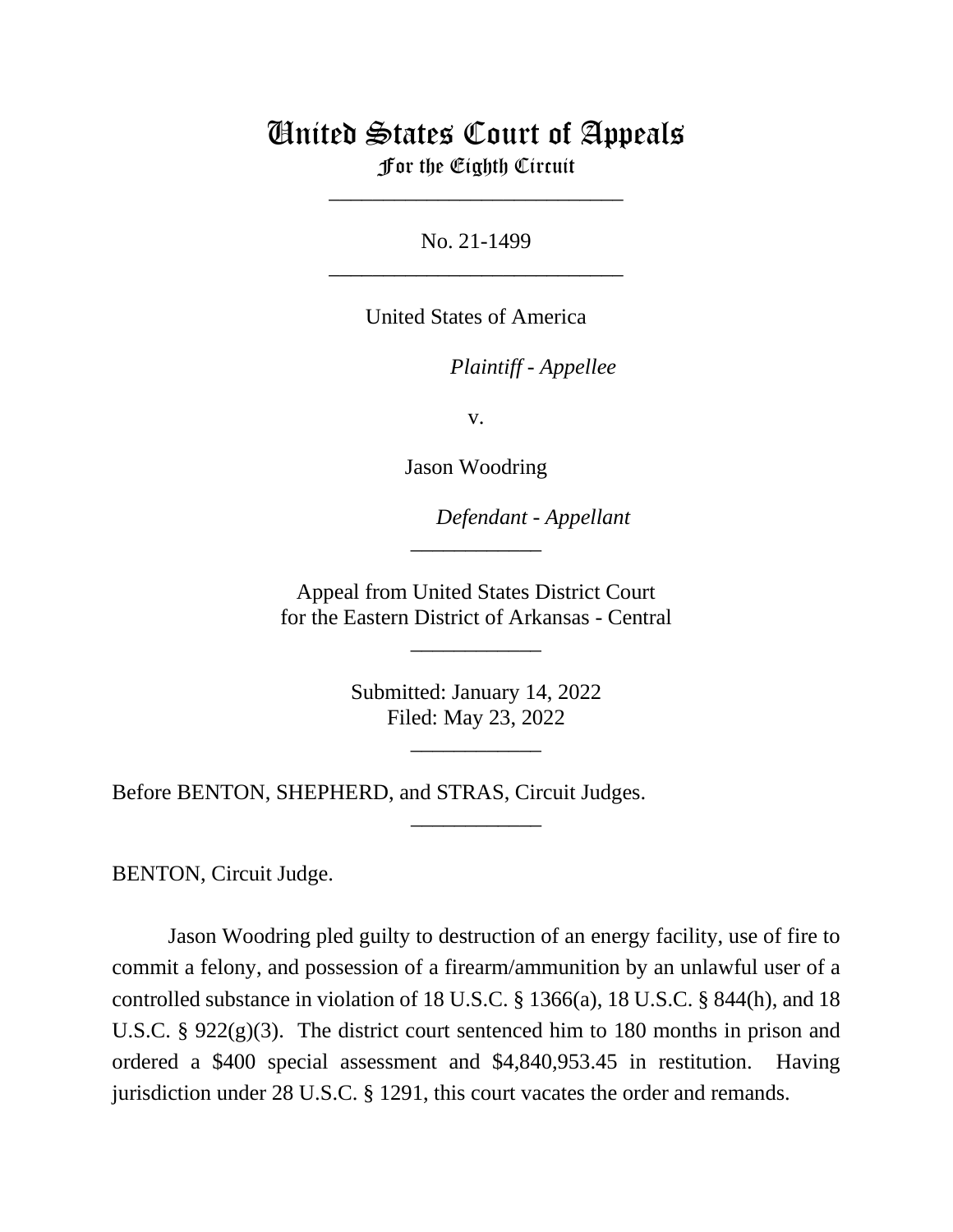At sentencing, the district court said it would require Woodring pay during incarceration "50 percent per month of all funds available to him." Woodring requested, and the government did not object, to amending the requirement to "50 percent of income earned by him while he's incarcerated." In the judgment, the "Schedule of Payments" required Woodring pay during incarceration "50 percent per month of all funds that are available to him." In the same judgment, the "Additional Terms for Criminal Monetary Penalties" required Woodring pay during incarceration "50 percent per month of earned income available to him." The judgment did not define the term "earned income."

In January 2021, the government moved to authorize a \$1,000.87 payment from Woodring's inmate trust account. It asserted, "Because of a COVID-19 stimulus package, the defendant's inmate account had a balance of \$2,001.75," and that the government was entitled to 50% of the balance for restitution. He had then paid only \$50 towards his restitution debt. Woodring objected, arguing the money was not "earned income" as defined by 26 U.S.C. § 32(c)(2)(A). *See* **26 U.S.C. § 32(c)(2)(A)(i)** (defining earned income in the Internal Revenue Code as "wages, salaries, tips, and other employee compensation, but only if such amounts are includible in gross income for a taxable year"). Without explanation, the court granted the motion, ordering Woodring to pay \$1,000.87 from his inmate trust account for restitution. Woodring appeals.

This court reviews for abuse of discretion. *See United States v. Raifsnider*, 846 Fed. Appx. 423, 423 (8th Cir. 2021). The district court made no findings of fact about the source of the money in Woodring's account. The government asserts, "Woodring received a COVID-19 stimulus payment, which made balance of his BOP account rise to \$2,001.75." However, the record does not show the amount of the stimulus check or the amount in his account before its deposit.

The district court must first determine the source of the funds. After establishing the source of the funds, it must determine if applying the funds to restitution is proper. Restitution may be proper under 18 U.S.C. § 3664(n) if the